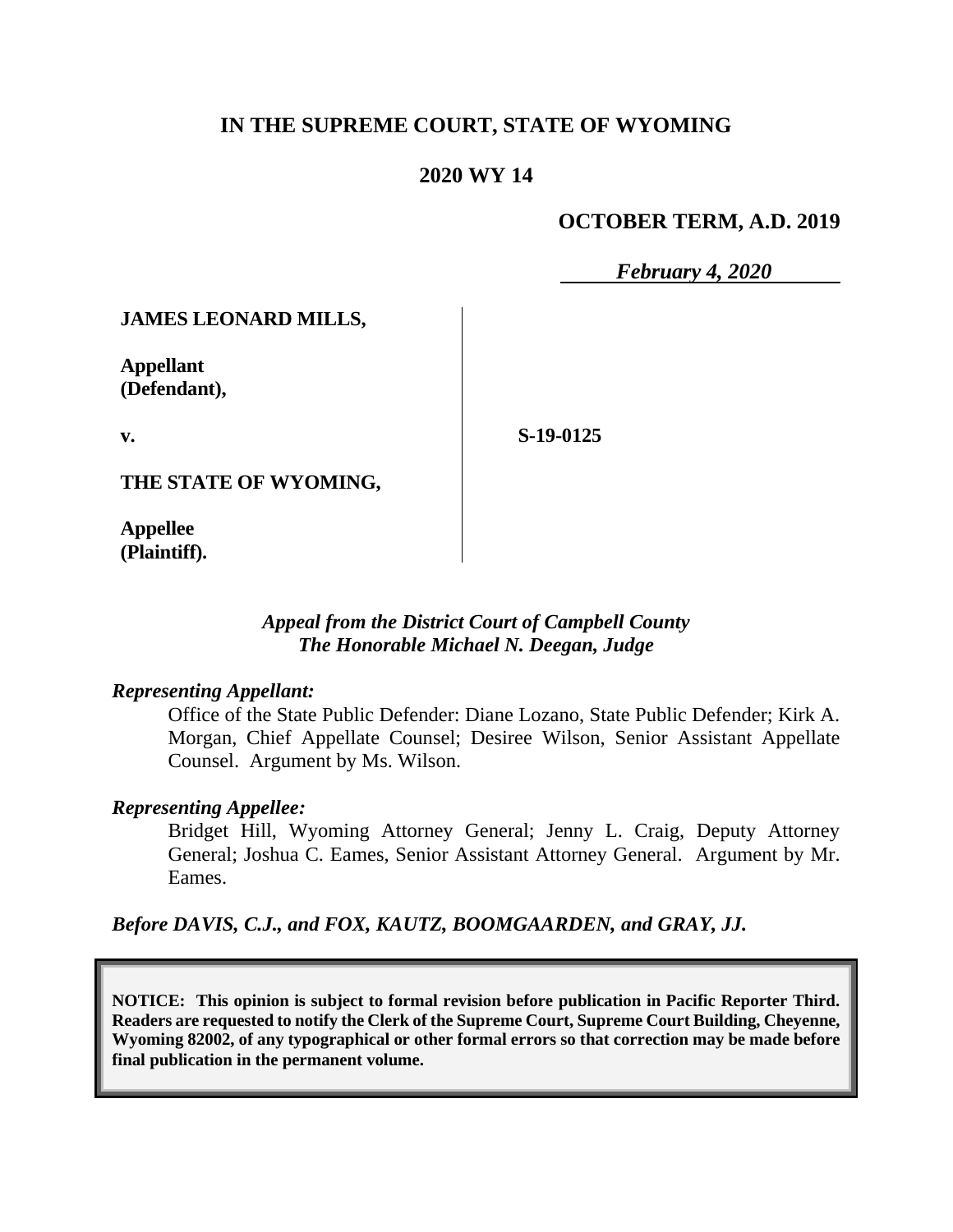**DAVIS**, Chief Justice.

[¶1] James Mills' trial counsel filed a motion to suppress evidence which challenged only the initial basis for a traffic stop that ultimately led to the discovery of drugs and drug paraphernalia in Mr. Mills' vehicle. The district court concluded that a traffic violation justified the initial stop, and it denied the motion. Mr. Mills proceeded to trial, and a jury found him guilty of two felonies and one misdemeanor. On appeal, Mr. Mills argues that admitting evidence seized during the traffic stop was plain error because it was seized in violation of the Fourth Amendment to the United States Constitution. Alternatively, he argues he received ineffective assistance of counsel by his trial counsel's failure to challenge the duration of the traffic stop in his motion to suppress evidence. We conclude that Mr. Mills received ineffective assistance of counsel, and we therefore reverse and remand.

### *ISSUES*

[¶2] We address the following issues: 1

1. Does W.R.Cr.P. 12 preclude plain error review of issues not raised in Mr. Mills' motion to suppress evidence?

2. Did Mr. Mills receive ineffective assistance of counsel due to his attorney's failure to challenge the duration of his traffic stop in a motion to suppress evidence?

## *FACTS*

[¶3] While patrolling on July 10, 2017, Deputy Kyle Borgialli received a communication from DCI agents, who indicated that they had witnessed a possible drug transaction, described the two vehicles involved, and requested that he "find legal cause to stop and speak with those vehicles." Shortly thereafter, Deputy Borgialli saw two vehicles matching their descriptions turn left onto a four-lane road. One vehicle turned into the inside lane nearest the road's center line, while the other took a wider turn into the outside lane of the road. Deputy Borgialli initiated a traffic stop of the vehicle that had taken the wider turn.<sup>2</sup>

 $1$  Mr. Mills also argues the State elicited improper testimony from two witnesses at trial. Because we reverse on his ineffective assistance of counsel claim, we need not address that issue.

<sup>&</sup>lt;sup>2</sup> The turn violated Wyo. Stat. Ann. § 31-5-214(a)(ii) (LexisNexis 2019), which states:

Left turns: The driver of a vehicle intending to turn left shall approach the turn in the extreme left-hand lane lawfully available to traffic moving in the direction of travel of the vehicle. Whenever practicable the left turn shall be made to the left of the center of the intersection and so as to leave the intersection or other location in the extreme left-hand lane lawfully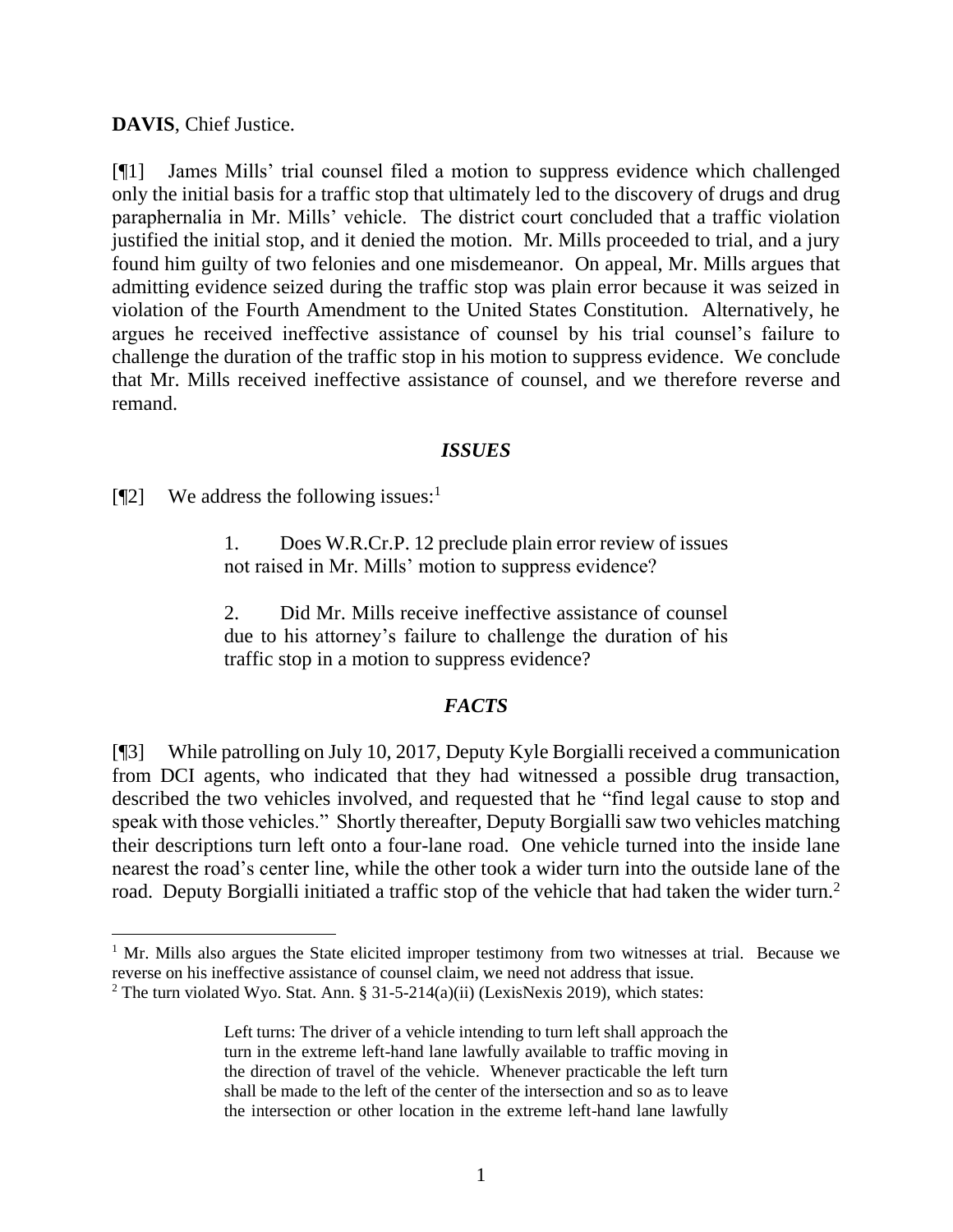[¶4] Deputy Borgialli approached the vehicle's driver, Mr. Mills, told him the reason for the stop, and requested Mr. Mills' license, registration, and proof of insurance. While Mr. Mills gathered his documents Deputy Borgialli repeatedly asked him whether he had "weapons," "anything illegal," or "illegal narcotics" on his person or in the vehicle. After repeatedly indicating that he did not have anything illegal in the vehicle, Mr. Mills became frustrated and answered "No" in an elevated tone of voice.<sup>3</sup>

[¶5] Deputy Borgialli took Mr. Mills' documents back to his patrol car, called in Mr. Mills' license number to his dispatcher, and filled out a warning citation. As he was returning to Mr. Mills' vehicle, another officer at the scene told him that he had observed Mr. Mills put a brown paper sack under his seat.<sup>4</sup> When he approached Mr. Mills, Deputy Borgialli informed him that one of the documents he had provided was a price quote, not "actual proof of insurance," and he again requested proof of insurance. Mr. Mills immediately provided his proof of insurance, which Deputy Borgialli quickly examined and returned to Mr. Mills. Deputy Borgialli held onto Mr. Mills' other documents and the completed warning citation, and asked Mr. Mills to step out of the vehicle so that he could "explain" the citation to him. Mr. Mills refused to exit the vehicle, saying Deputy Borgialli could "explain it right here" and that he needed to get home.

[¶6] Officer Steven Dillard arrived on scene with a drug-sniffing dog while Mr. Mills was refusing to exit his vehicle. Deputy Borgialli summoned Officer Dillard to Mr. Mills' vehicle. Officer Dillard came over, leaving his canine on the sidewalk near a patrol car, and Deputy Borgialli told him Mr. Mills would not "get out of the vehicle for the canine." The two officers attempted to persuade Mr. Mills to exit the vehicle, but Mr. Mills continued to refuse. Eventually, several officers forcibly removed Mr. Mills from his vehicle and placed him under arrest for interference with a peace officer due to refusal to obey the request to exit the vehicle. Wyo. Stat. Ann. § 6-5-204(a) (LexisNexis 2019). Officers conducted a search incident to arrest and found two packages of methamphetamine and one package of cocaine in one of his pockets. After Mr. Mills was removed from the vehicle, Officer Dillard ran his canine around it, and the dog alerted. A search of the vehicle uncovered four glass methamphetamine pipes, jeweler's baggies, two digital scales, and \$3,600 cash.

[¶7] The State charged Mr. Mills with two felony counts of possession with intent to deliver a controlled substance (cocaine and methamphetamine), and with one misdemeanor count of interference with a peace officer. Mr. Mills' trial counsel filed a motion to

available to traffic moving in the same direction as the vehicle on the roadway being entered[.]"

<sup>&</sup>lt;sup>3</sup> Mr. Mills did not respond to Deputy's Borgialli's first question asking whether he had "anything illegal in the vehicle." At the time, Mr. Mills was reaching over into his passenger side glove compartment. It is impossible to tell from Deputy Borgialli's body cam footage whether Mr. Mills heard this question.

<sup>4</sup> A subsequent search of the vehicle uncovered brown napkins under Mr. Mills' seat, but no paper sack.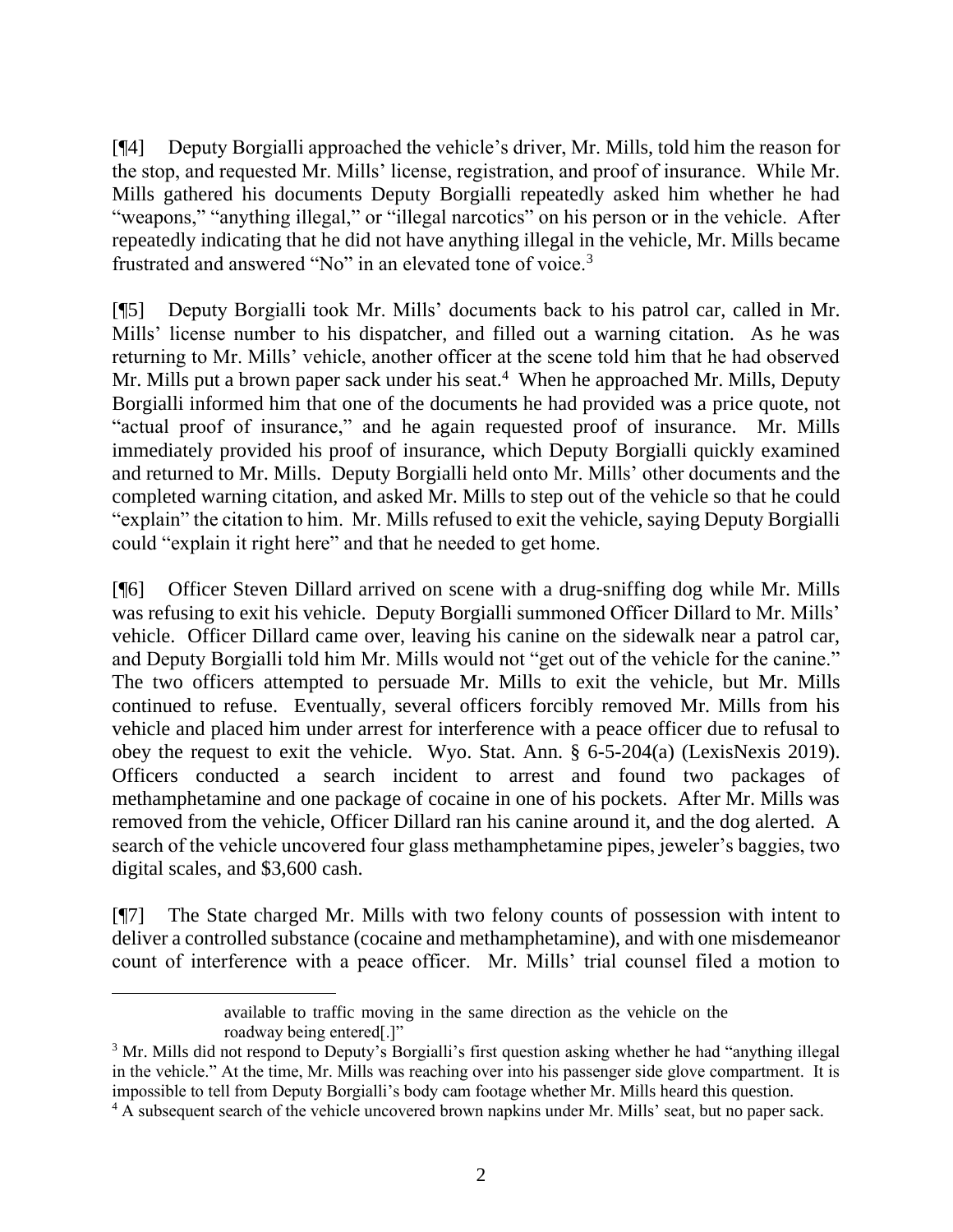suppress evidence. The entirety of the motion's legal argument consisted of citation to the United States and Wyoming Constitutions and the following two sentences:

> The Wyoming Supreme Court has ruled that "a traffic stop initiated by a law enforcement officer after personally observing a traffic violation is supported by probable cause [reasonable suspicion] and does not violate Article 1, Section 4 of the Wyoming Constitution." *Fertig v. State*, 2006 WY 148, ¶ 28, 146 P.3d 492, 501 (Wyo. 2006). Deputy Borgialli did not see a traffic violation by this Defendant and therefore the initial stop was not supported by reasonable suspicion.

(alteration in original). At the hearing on the motion, Mr. Mills' counsel argued only "that there did not exist reasonable suspicion or probable cause to believe that Mr. Mills had committed a traffic offense justifying the initial stop." Because "the only issue in front of the Court [was] the basis for the stop" the State did not "address any other issues."

[¶8] The State introduced testimony from Deputy Borgialli that he had not captured Mr. Mills' traffic violation on his patrol car's dash cam because of the position of his car, but that he had personally observed it. On cross examination, Mr. Mills' defense counsel similarly limited his inquiry to the initial basis for the stop. In closing, Mr. Mills' counsel argued that "the issue [came] down to whether or not a traffic violation occurred at the intersection," pointing out that "the officer does not have any physical or camera footage of the traffic violation."

[¶9] The district court denied the motion, concluding that Deputy Borgialli's testimony was "highly credible" and that Borgialli had "personally observed [Mr. Mills] commit a traffic violation" justifying the stop. Because Mr. Mills did "not challenge[] the scope, duration or intensity of the stop" the court did not address those issues.

[¶10] Mr. Mills proceeded to trial, and the State introduced testimony from Deputy Borgialli, Officer Dillard, and a forensic analyst with the Wyoming State Crime Laboratory. Deputy Borgialli testified about the circumstances of the traffic stop, his interactions with Mr. Mills, and evidence found during the search of Mr. Mills and his vehicle. Officer Dillard testified similarly.

[¶11] Finally, the forensic analyst testified about the types and weights of the narcotics found in Mr. Mills' pocket. The State also introduced multiple photographs of the evidence discovered in Mr. Mills' pocket and vehicle and three plastic bags containing the narcotics.

[¶12] The jury convicted Mr. Mills of all three counts. The court sentenced him to concurrent sentences of six to eight years on each of the felony counts, and to 128 days for the misdemeanor count, with credit for time served. Mr. Mills timely appealed.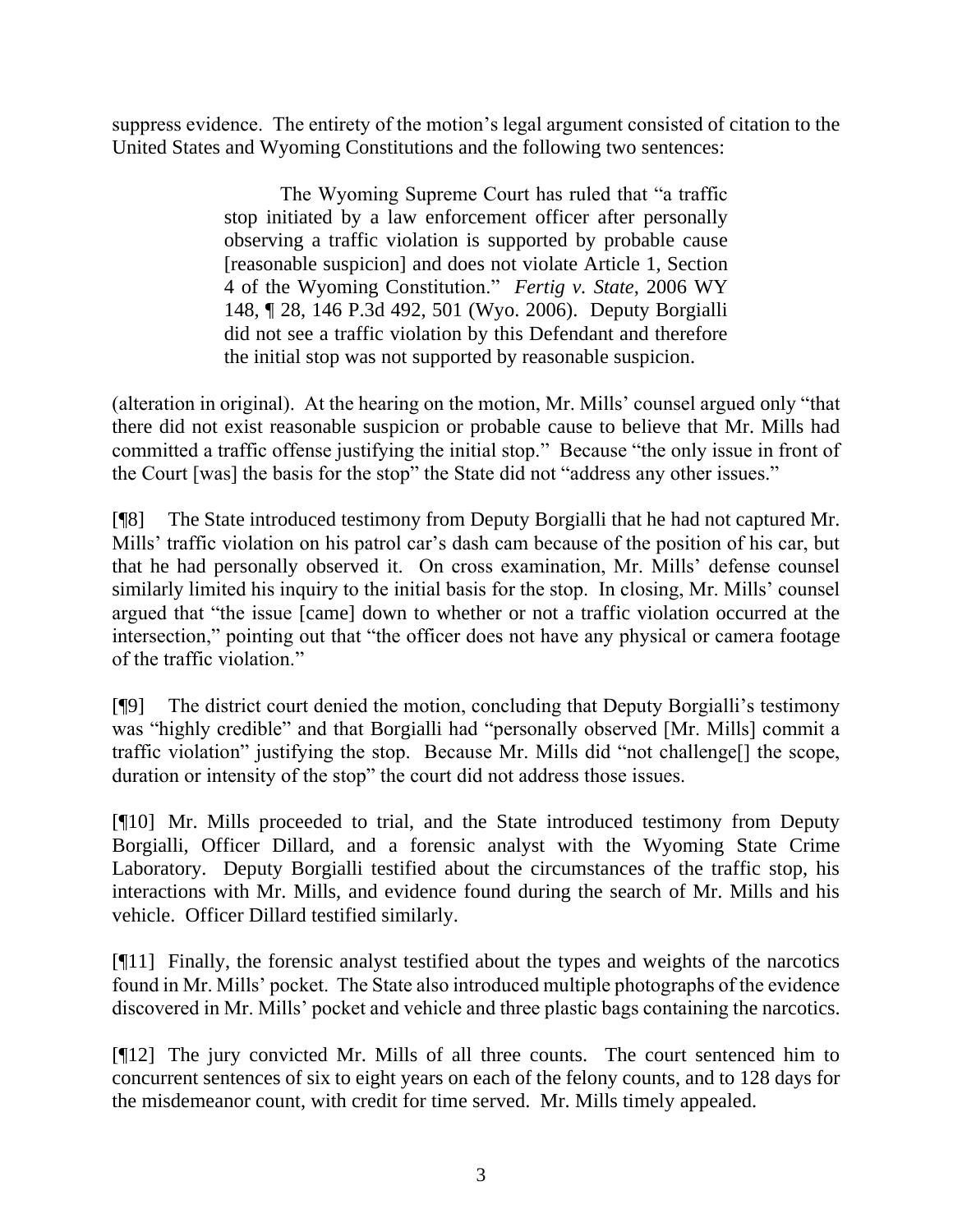# *DISCUSSION*

## *I. W.R.Cr.P. 12 precludes plain error review of issues not raised in Mr. Mills' motion to suppress evidence.*

## **A. Standard of Review**

[¶13] "While the question of waiver is often one of fact, when the facts and circumstances relating to the subject are admitted or clearly established, waiver becomes a question of law which we consider *de novo*." *Rodriguez v. State*, 2019 WY 25, ¶ 16, 435 P.3d 399, 403 (Wyo. 2019) (quoting *Verheydt v. Verheydt*, 2013 WY 25, ¶ 21, 295 P.3d 1245, 1250 (Wyo. 2013)). Here, the record is clear, and the facts giving rise to waiver are undisputed; thus, our review is de novo.

# **B. W.R.Cr.P. 12(b) Waiver and** *Rodriguez*

[¶14] We recently held in *Rodriguez* "that the failure to assert an objection or defense through a Rule 12(b)-required pretrial motion is a bar to appellate review of the claim unless good cause is shown for the failure to make the required filing." *Rodriguez*, ¶ 31, 435 P.3d at 408. Mr. Mills argues that we should review issues not raised in his motion to suppress evidence for plain error, asserting that *Rodriquez's* "new procedural rule of waiver" does not apply retroactively. We do not agree that *Rodriguez* created a "new procedural rule of waiver," and conclude that W.R.Cr.P. 12(b) bars appellate review of issues not raised in Mr. Mills' motion to suppress evidence.

[¶15] Generally, statutes operate only prospectively, while judicial decisions apply retroactively and prospectively. *United States v. Security Indus Bank*, 459 U.S. 70, 79, 103 S. Ct. 407, 413, 74 L.Ed.2d 235 (1982). Under certain circumstances, however, judicial decisions are only given prospective effect. *See, e.g., Best v. Best*, 2015 WY 133, ¶ 34, 357 P.3d 1149, 1157 (Wyo. 2015) (applying holding prospectively only). For a decision to warrant only prospective application, the decision "must establish a new principle of law, either by overruling clear past precedent on which litigants may have relied, or by deciding an issue of first impression whose resolution was not clearly foreshadowed." *Id.* ¶ 30, 357 P.3d at 1156 (quoting *Chevron Oil Co. v. Huson*, 404 U.S. 97, 106, 92 S. Ct. 349, 355, 30 L.Ed.2d 296 (1971)).<sup>5</sup>

<sup>5</sup> *Chevron* provides a factor test for determining whether a decision should apply prospectively only. *Best*, ¶ 30, 357 P.3d at 1156. Both parties rely on that test in analyzing whether *Rodriguez* applies to Mr. Mills' case. We note that since *Chevron* the United States Supreme Court's approach to retroactivity questions has evolved significantly, calling into question the continued viability of the *Chevron* test when deciding whether interpretations of federal law apply retroactively. *In re Mersmann*, 505 F.3d 1033, 1051-52 (10th Cir. 2007) ("Since *Chevron*, the Court's standard has evolved in many ways, leaving in its wake a confusing path for courts to navigate. What we take from these cases is: '[T]he analysis of *Chevron* is only relevant,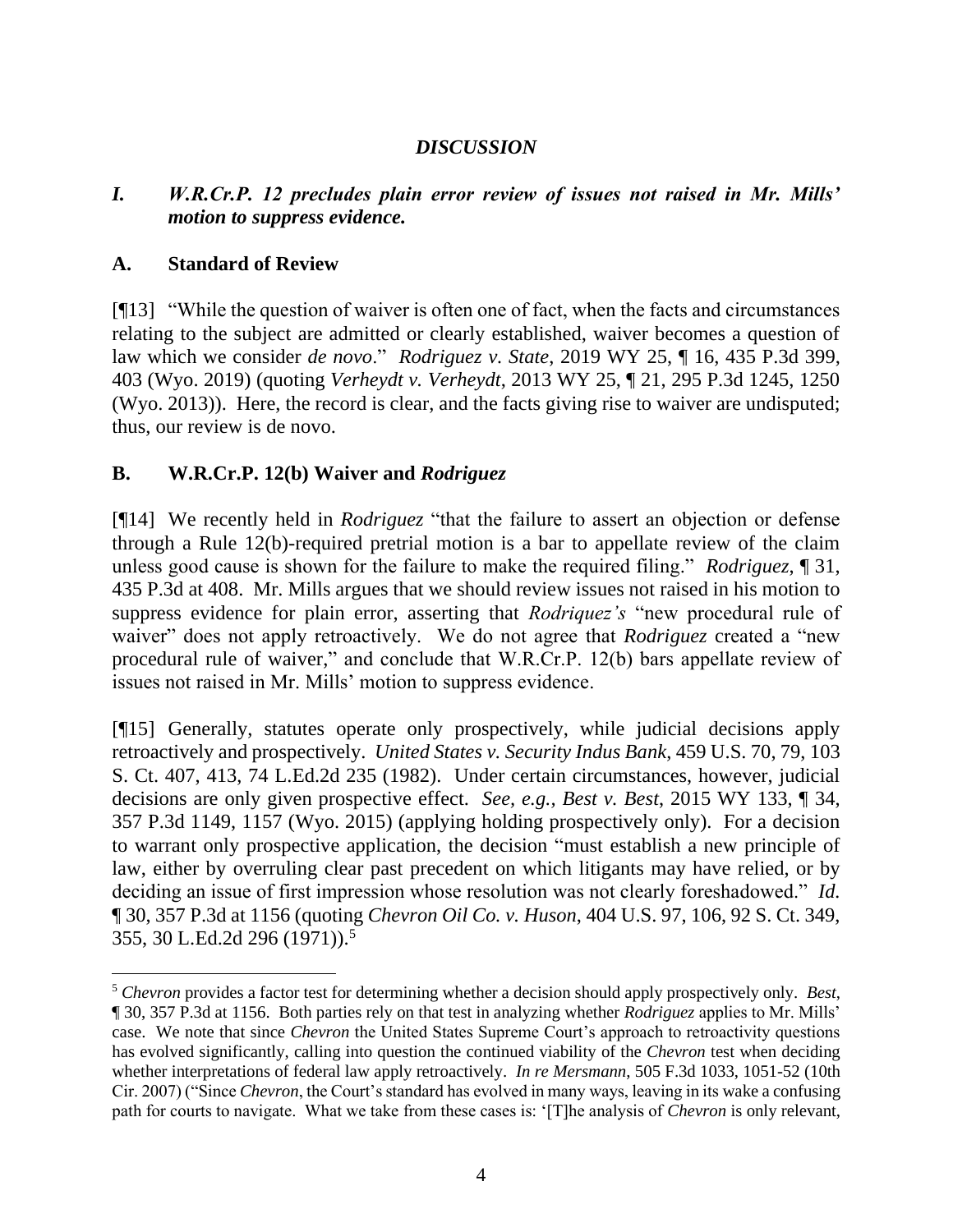[¶16] *Rodriguez* is not such a case. Wyoming Rule of Criminal Procedure 12(b) has long required motions to suppress evidence to "be raised prior to trial." *See* Order Adopting the Revised Wyoming Rules of Criminal Procedure at 44, Oct. Term A.D. 1991, available at https://www.courts.state.wy.us/wp-content/uploads/2017/05/crimpro\_1991122300.pdf (last visited Jan. 29, 2020). Likewise, Rule  $12(g)$  has long stated that "[f]ailure by a party to raise defenses or objections or to make requests which must be made prior to trial . . . shall constitute waiver thereof, but the court for cause shown may grant relief from the waiver." *See id.* at 46. *Rodriguez* merely applied the longstanding rule that "failure to file a W.R.Cr.P. 12(b)(3)-required motion bars appellate review of such claims, including suppression questions," absent a showing of good cause. *Rodriguez,* ¶ 37, 435 P.3d at 410.

[¶17] *Rodriguez* acknowledged that we had "routinely applied a Rule 52 plain error analysis" to cases "where a defendant [had] not filed a motion to suppress evidence . . . or offered a different argument in support of the motion on appeal[.]" *Id.* ¶ 28, 435 P.3d at 407. However, we had never "addressed the propriety of that review under Rule 12 nor intimated that a different standard of review had been argued." *Id.* Indeed, in the only two cases in which waiver was urged, without answering the question, we "suggest[ed] that an interpretation of Rule 12(g) as a bar to appellate review was well founded." *Id.* (citing *Hadden v. State*, 2002 WY 41, ¶ 20, 42 P.3d 495, 501 (Wyo. 2002) ("we do not intend by the rendering of this opinion to establish that such a late motion cannot have the effect of waiving such an issue, even one of constitutional dimensions"); *Dickeson v. State*, 843 P.2d 606, 610-11 (Wyo. 1992) ("We need not decide [] whether waiver flows from failure to file the motion as required by the rule. The language of this rule is persuasive and, under Wyo. R. Crim. P. 41(g) and 12(g), effective March 24, 1992, the State's argument of waiver would be even more persuasive.").

if it maintains any relevance at all, in determining whether a new federal rule should apply retroactively across the board. No longer may *Chevron* be used to make individual retroactivity determinations on a case by case equitable basis.'") (citing *Griffith v. Kentucky*, 479 U.S. 314, 322 n.8, 107 S.Ct. 708, 93 L.Ed.2d 649 (1987); *American Trucking Ass'ns., Inc. v. Smith,* 496 U.S. 167, 110 S.Ct. 2323, 110 L.Ed.2d 148 (1990); *James B. Beam Distilling Co. v. Georgia,* 501 U.S. 529, 111 S.Ct. 2439, 115 L.Ed.2d 481 (1991); *Harper v. Virginia Dep't of Taxation,* 509 U.S. 86, 113 S.Ct. 2510, 125 L.Ed.2d 74 (1993); *Reynoldsville Casket Co. v. Hyde,* 514 U.S. 749, 115 S.Ct. 1745, 131 L.Ed.2d 820 (1995)). Despite this evolution, several state courts have chosen to retain the *Chevron* test for retroactivity questions concerning matters of state law. *See, e.g. Martin Marietta Corp. v. Lorenz*, 823 P.2d 100, 112 n.7 (Colo. 1992) (en banc) ("Because we deal in this case with the issue of retroactive application of a state judicial decision announcing a rule of tort law and not a rule deriving from federal constitutional or statutory law, we continue to adhere to the *Chevron* analysis in resolving the issue of retroactive or prospective application of the state judicial decision."). *Best* did not explicitly address whether we declined to follow the United States Supreme Court's shift away from *Chevron* on state law grounds. *See generally*, *Best*, ¶ 30, 357 P.3d at 1156. However, we need not decide that issue because "the question of retroactivity arises only when a decision establishes a new rule of law." *Martin Marietta Corp.*, 823 P.2d at 113. Because *Rodriguez* did not establish a new rule of law, we leave that question for another day.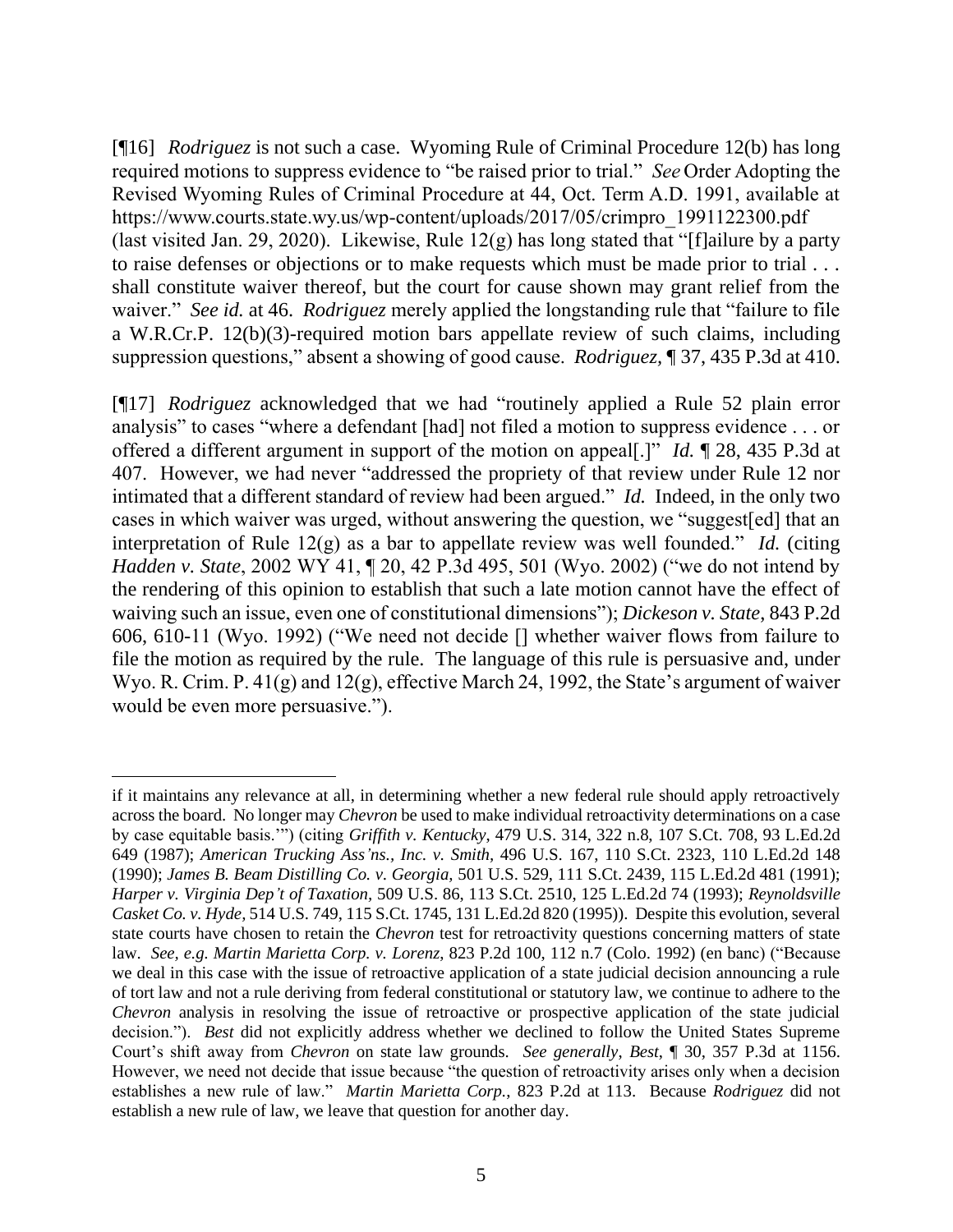[¶18] Because we never announced that plain error review governed unraised suppression issues, and the only two cases discussing the issue suggested otherwise, we cannot agree that *Rodriguez* "overruled clear past precedent." Nor do we believe our cases applying plain error review established "precedent on which litigants may have relied"—we find it improbable that trial counsel would consciously decide not to seek suppression in anticipation that plain error review would be available on appeal. $6$  Finally, we note that we have adhered to our clarification of Rule 12's applicability in other cases pending at the time we decided *Rodriguez*. *See, e.g., Bittleston v. State*, 2019 WY 64, ¶¶ 36-37, 442 P.3d 1287, 1296 (Wyo. 2019); *Mathewson v. State*, 2019 WY 36, ¶ 41, 438 P.3d 189, 205-06 (Wyo. 2019). We see no compelling reason to treat these similarly-situated defendants differently. *See James B. Beam Distilling Co. v. Georgia*, 501 U.S. 529, 543, 111 S.Ct. 2439, 2447-48, 115 L.Ed.2d 481 (1991) ("Once retroactive application is chosen for any assertedly new rule, it is chosen for all others who might seek its prospective application. The applicability of rules of law is not to be switched on and off according to individual hardship . . . ."). Thus, we hold that W.R.Cr.P. 12 precludes plain error review of issues not raised in Mr. Mills' motion to suppress evidence.

## *II. Mr. Mills received ineffective assistance of counsel due to his trial counsel's failure to challenge the duration of the traffic stop in the motion to suppress evidence.*

## **A. Standard of Review**

[¶19] Ineffective assistance of counsel claims present mixed questions of law and fact that we review de novo. *Bittleston*, ¶ 31, 442 P.3d at 1295 (citing *Dixon v. State*, 2019 WY 37, ¶ 56, 438 P.3d 216, 236 (Wyo. 2019)). "To prevail on an ineffective assistance claim, a defendant must show that his trial counsel rendered constitutionally deficient performance and that absent that deficiency, a reasonable probability exists that he would have enjoyed a more favorable verdict." *Bittleston*, ¶ 31, 442 P.3d at 1295*.* (quoting *Wall v. State*, 2019 WY 2, ¶ 39, 432 P.3d 516, 527 (Wyo. 2019)). "We 'invoke<sup>[]</sup> a strong presumption that counsel rendered adequate assistance and made all significant decisions in the exercise of reasonable judgment.'" *Winters v. State*, 2019 WY 76, ¶ 12, 446 P.3d 191, 199 (Wyo. 2019) (alteration in original) (quoting *Schreibvogel v. State*, 2010 WY 45, ¶ 47, 228 P.3d 874, 889 (Wyo. 2010))*.* 

[¶20] Failure to raise an issue in a motion to suppress evidence "does not constitute ineffective assistance of counsel *per se*. Instead, the reasonableness of counsel's failure must be evaluated from the perspective of counsel at the time of the alleged error and in light of all the circumstances." *Dickeson*, 843 P.2d at 610 (citations omitted). When a claim of ineffectiveness rests on counsel's failure to raise an issue in a motion to suppress

<sup>6</sup> This is particularly true when defense counsel did move to suppress, but did not challenge the duration of the stop.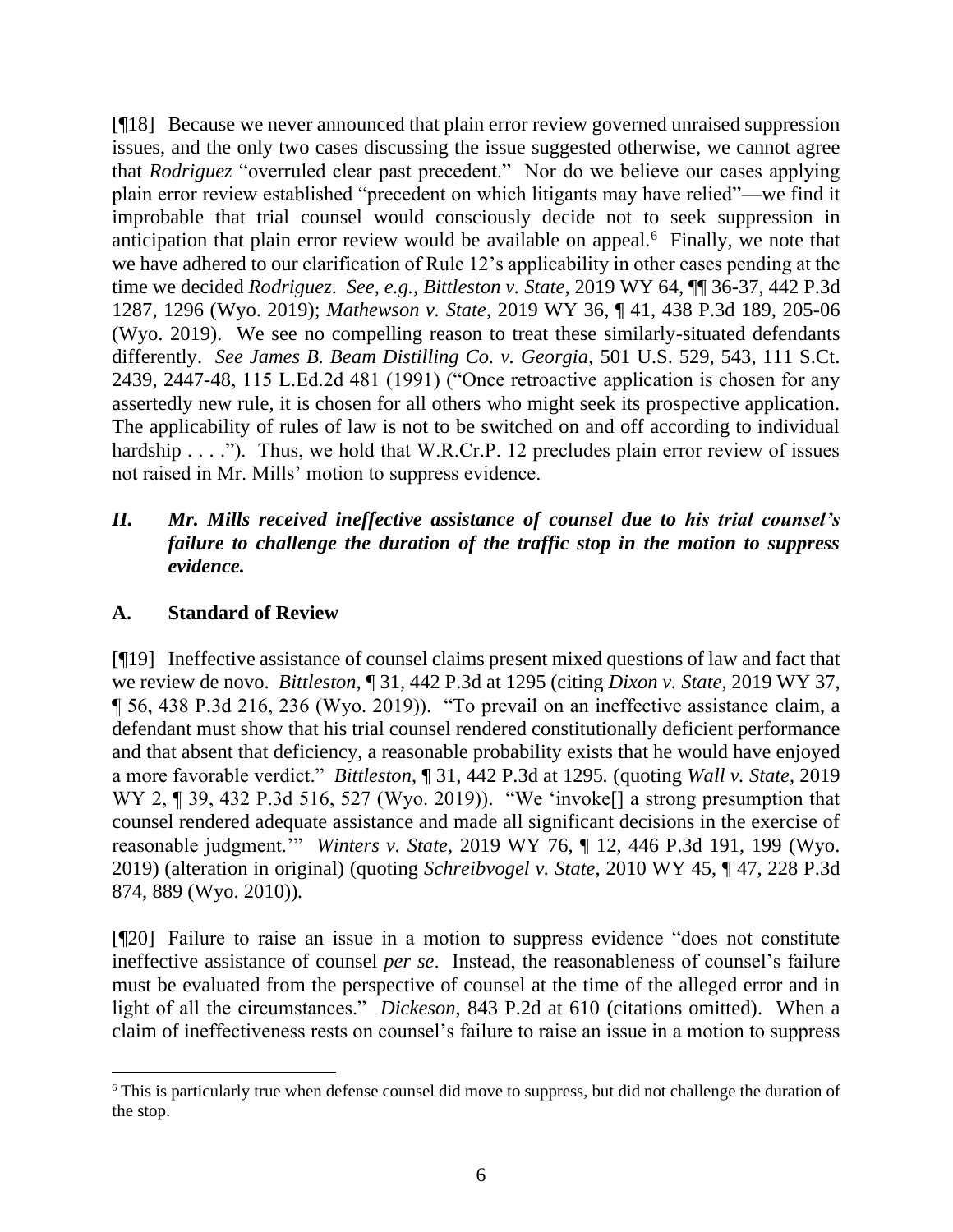evidence, "prejudice will result where, in the absence of that evidence, 'only a limited amount of evidence was available to the prosecution to support a conviction.'" *Lancaster v. State*, 2002 WY 45, ¶ 59, 43 P.3d 80, 102 (Wyo. 2002) (quoting *Dickeson*, 843 P.2d at 612), *overruled on other grounds by Jones v. State*, 2019 WY 45, ¶ 25, 439 P.3d 753, 761- 62 (Wyo. 2019).

# **B. Ineffective Assistance of Counsel**

[¶21] Mr. Mills argues his counsel was ineffective for failing to raise what he claims was law enforcement's unreasonable extension of the traffic stop. Specifically, he asserts that his counsel rendered constitutionally deficient performance by failing to argue that Deputy Borgialli "impermissibly detained Mr. Mills without reasonable suspicion after the purpose of the traffic stop had been completed and the warning citation was complete."<sup>7</sup> He asserts that this error was prejudicial because "[h]ad the evidence following the violation of [his] Fourth Amendment rights been suppressed, the State would not have been able to sustain [its] burden of proving him guilty beyond a reasonable doubt[.]"

[¶22] The Fourth Amendment protects "[t]he right of the people to be secure in their persons, houses, papers, and effects, against unreasonable searches and seizures." U.S. Const. amend. IV. A routine traffic stop is a seizure under the Fourth Amendment "even though the purpose of the stop is limited and the resulting detention quite brief." *Damato v. State*, 2003 WY 13, ¶ 9, 64 P.3d 700, 704 (Wyo. 2003) (quoting *Delaware v. Prouse*, 440 U.S. 648, 653, 99 S.Ct. 1391, 1396, 59 L.Ed.2d 660 (1979)). We recognize three tiers of interaction between police and citizens:

> The least intrusive contact between a citizen and police is a consensual encounter. *Custer* [*v. State*, 2006 WY 72], ¶ 13, 135 P.3d [620,] 624-25 [(Wyo. 2006)]. A consensual encounter is not a seizure and does not implicate Fourth Amendment protections. The second tier is the investigatory or Terry stop, named after the seminal case *Terry v. Ohio*, 392 U.S. 1, 88 S.Ct. 1868, 20 L.Ed.2d 889 (1968). An investigatory detention is a seizure under the Fourth Amendment. *Custer*, ¶ 13, 135 P.3d at 624-25. However, because of its limited nature, a law enforcement officer is only required to show "the presence of specific and articulable facts and rational inferences which give rise to a reasonable suspicion that a person has committed or may be committing a crime" in order to justify the detention. *Id.*, quoting *Wilson v. State*, 874 P.2d

 $<sup>7</sup>$  Mr. Mills also asserts that Deputy Borgialli violated the Fourth Amendment by asking Mr. Mills questions</sup> unrelated "in scope to the reason for the traffic stop" without reasonable suspicion. We do not address the propriety of Deputy Borgialli's questions because his trial counsel's failure to raise the extension of the stop after the warning citation was completed, standing alone, constituted ineffective assistance of counsel.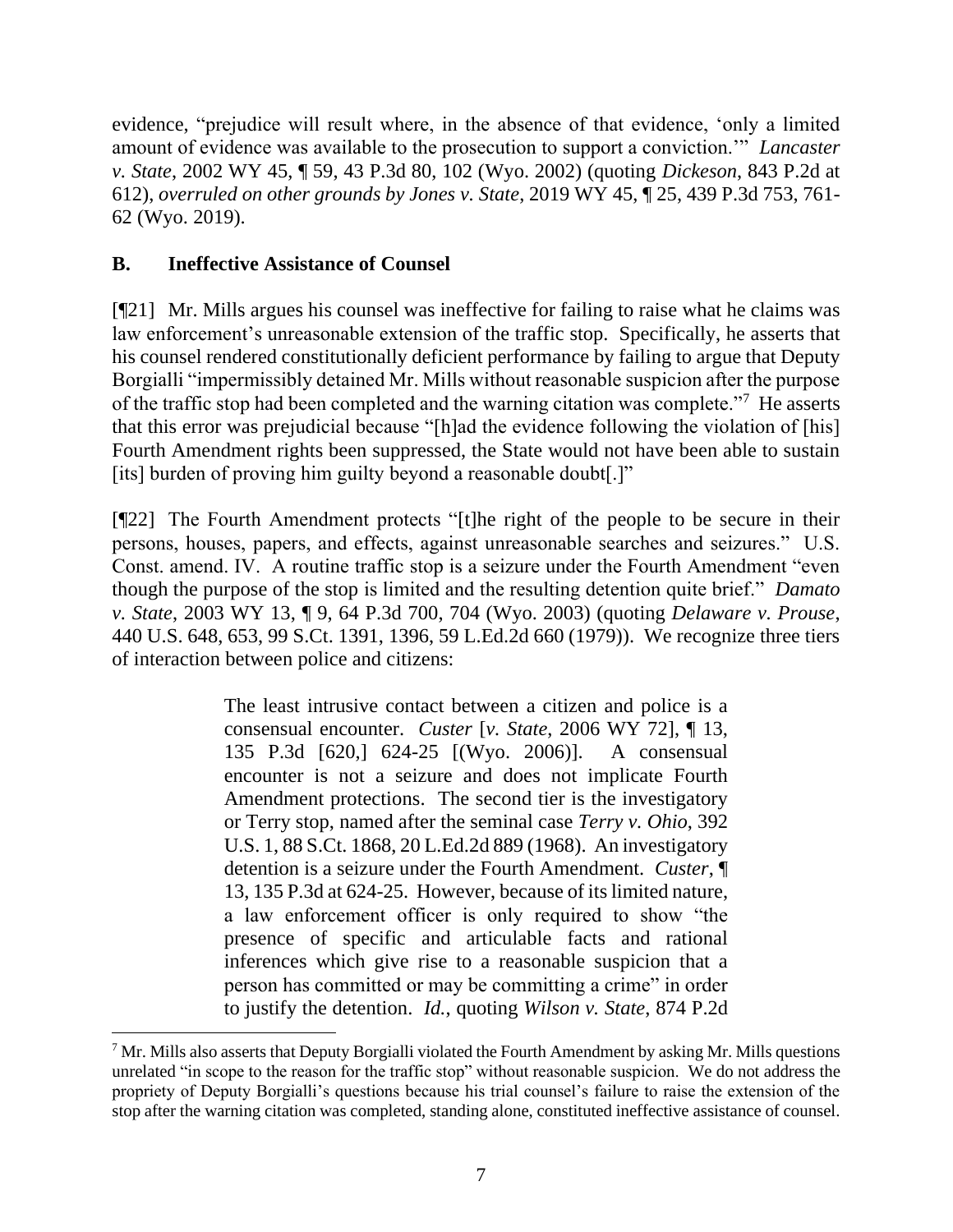215, 220 (Wyo. 1994). The most intrusive encounter between police and a citizen is an arrest. An arrest "'requires justification by probable cause to believe that a person has committed or is committing a crime.'" *Id.* at 625, quoting *Wilson*, 874 P.2d at 219-20.

*Harris v. State*, 2018 WY 14, ¶ 15, 409 P.3d 1251, 1254 (Wyo. 2018) (quoting *Flood v. State*, 2007 WY 167, ¶ 14, 169 P.3d 538, 543-44 (Wyo. 2007)).

[¶23] A traffic stop is more analogous to an investigative detention than a custodial arrest, and thus we evaluate the reasonableness of such stops under the two-part test articulated in *Terry v. Ohio*, 392 U.S. 1, 19-20, 88 S. Ct. 1868, 1879, 20 L.Ed.2d 889 (1968): "(1) whether the initial stop was justified; and (2) whether the officer's actions during the detention were 'reasonably related in scope to the circumstances that justified the interference in the first instance.'" *Garvin v. State*, 2007 WY 190, ¶ 13, 172 P.3d 725, 728-29 (Wyo. 2007) (quoting *Damato*, ¶ 9, 64 P.3d at 705). Here, the district court concluded that the initial stop was justified, and Mr. Mills does not challenge that conclusion on appeal. Consequently, our analysis focuses on *Terry's* second prong.

[¶24] To be reasonable, an "investigative detention must be temporary, lasting no longer than necessary to effectuate the purpose of the stop, and the scope of the detention must be carefully tailored to its underlying justification." *Brown v. State*, 2019 WY 42, ¶ 20, 439 P.3d 726, 732 (Wyo. 2019) (quoting *Campbell v. State*, 2004 WY 106, ¶ 12, 97 P.3d 781, 784 (Wyo. 2004)). During a routine traffic stop, law enforcement officers may request a driver's license, proof of insurance, and vehicle registration. *Id.* They may also run computer checks and issue warnings or citations. *Id.* "Generally, the driver must be allowed to proceed on his way without further delay once the officer determines the driver has a valid driver's license and is entitled to operate the vehicle." *Harris*, ¶ 17, 409 P.3d at 1254. When a seizure is prolonged beyond the time reasonably needed to complete those tasks, it can become unlawful. *Brown*, ¶ 20, 439 P.3d at 732.

[¶25] We do not impose an arbitrary time limit when determining the permissible length of a traffic stop. *Harris*, ¶ 17, 409 P.3d at 1254 (citing *Lindsay v. State*, 2005 WY 34, ¶ 19, 108 P.3d 852, 857 (Wyo. 2005)). "Instead, we examine whether law enforcement diligently pursued a means of investigation that was likely to confirm or dispel their suspicions quickly and without undue delay in detaining a defendant." *Id.* "Once the initial reason for a stop has been resolved, an officer must have specific, articulable facts and rational inferences giving rise to reasonable suspicion that another crime has been or is being committed to justify a continued detention." *Brown*, ¶ 20, 439 P.3d at 732. We evaluate the existence of reasonable suspicion from the totality of the circumstances:

> The "whole picture" must be taken into account. Common sense and ordinary human experience are to be employed, and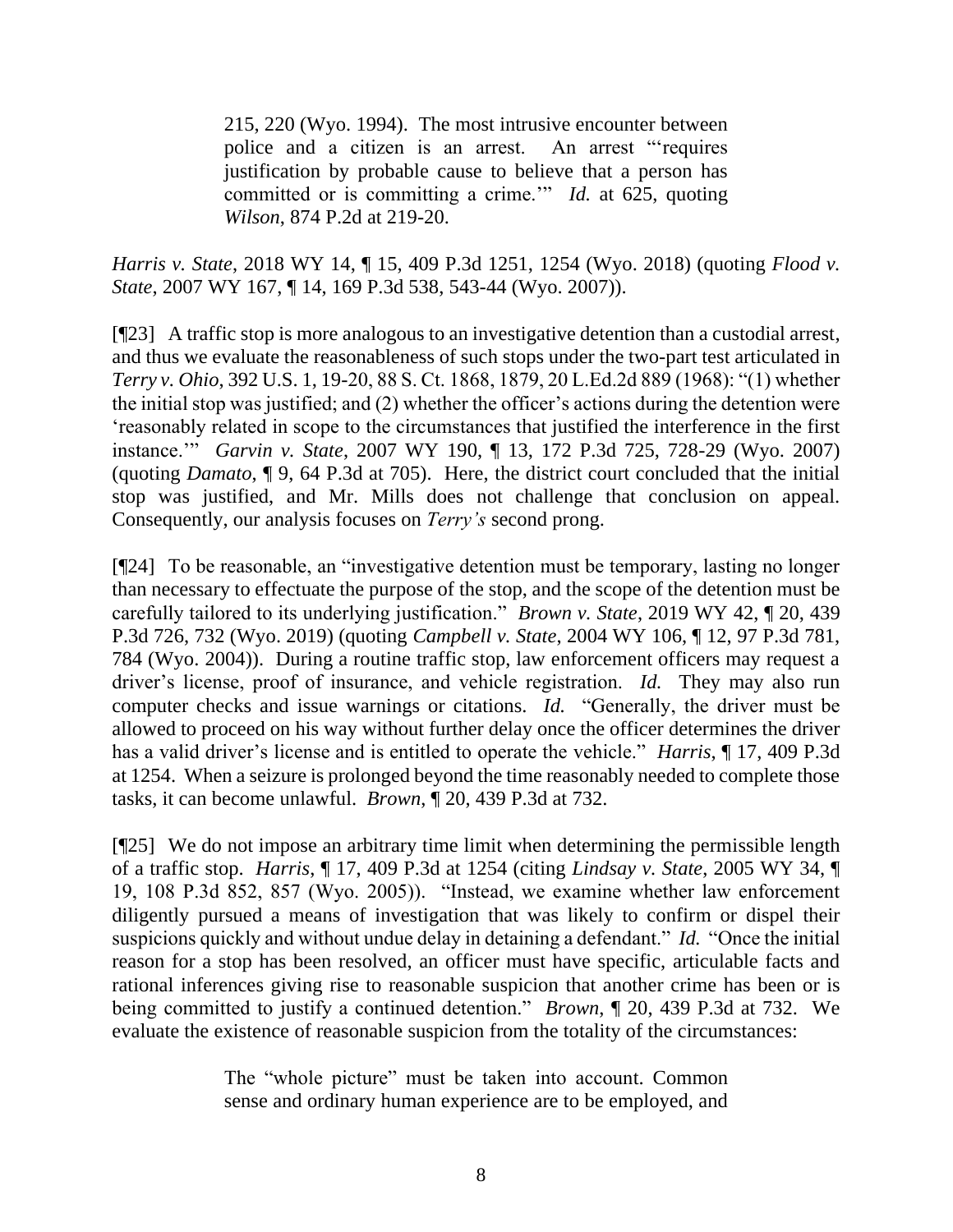deference is to be accorded a law enforcement officer's ability to distinguish between innocent and suspicious actions. Inchoate suspicions and unparticularized hunches, however, do not provide reasonable suspicion. Even though reasonable suspicion may be founded upon factors consistent with innocent travel, some facts must be outrightly dismissed as so innocent or susceptible to varying interpretations as to be innocuous.

*Damato*, ¶ 16, 64 P.3d at 707.

[¶26] The record supports the conclusion that law enforcement prolonged Mr. Mills' traffic stop beyond the time reasonably needed to effectuate its purpose. Deputy Borgialli diligently collected Mr. Mills' documentation, ran computer checks, and completed a warning citation. Instead of returning Mr. Mills' documents and allowing him to leave, however, Deputy Borgialli retained them and asked Mr. Mills to exit his vehicle, thereby extending the detention. *See United States v. Elliott*, 107 F.3d 810, 814 (10th Cir. 1997) ("an officer must return a driver's documentation before a detention can end").

[¶27] The State insists that Deputy Borgialli's request that Mr. Mills exit his vehicle was permissible because "a police officer is permitted to have the driver get out of his car during a traffic stop without violating the Fourth Amendment." It claims that this permissible request did not unreasonably extend the stop because Deputy Borgialli had not yet given Mr. Mills the warning citation or returned his documents, and still needed to "explain" the citation. Thus, the State reasons, the stop had not ended. While it is true that an officer may ask a driver to exit his vehicle during the course of a routine traffic stop, *Flood*, ¶ 19, 169 P.3d at 544 (citing *Pennsylvania v. Mimms*, 434 U.S. 106, 98 S.Ct. 330, 54 L.Ed.2d 331 (1977) (per curiam)), that request cannot prolong the stop beyond the time reasonably required to complete the purposes of the traffic stop in the absence of reasonable suspicion. *Cf. Gibson v. State*, 2019 WY 40, ¶ 10, 438 P.3d 1256, 1259 (Wyo. 2019) ("*So long as use of a dog does not extend a traffic stop's length*, a sniff to the exterior of a vehicle . . . does not violate the Fourth Amendment . . . .") (emphasis added).

[¶28] The fact that Deputy Borgialli had completed Mr. Mills' warning citation demonstrates that he had the time reasonably required to complete the purposes of the traffic stop. We decline to hold that Deputy Borgialli's purported desire to "explain" the warning citation after he completed it was related to the purpose of the traffic stop in these circumstances. A conclusion to the contrary would permit law enforcement to retain a citation and documents indefinitely in order to extend a stop that reasonably ought to have been completed. Thus, in the absence of reasonable suspicion, the Fourth Amendment obligated Deputy Borgialli to return Mr. Mills' documents promptly and allow him to continue on his way.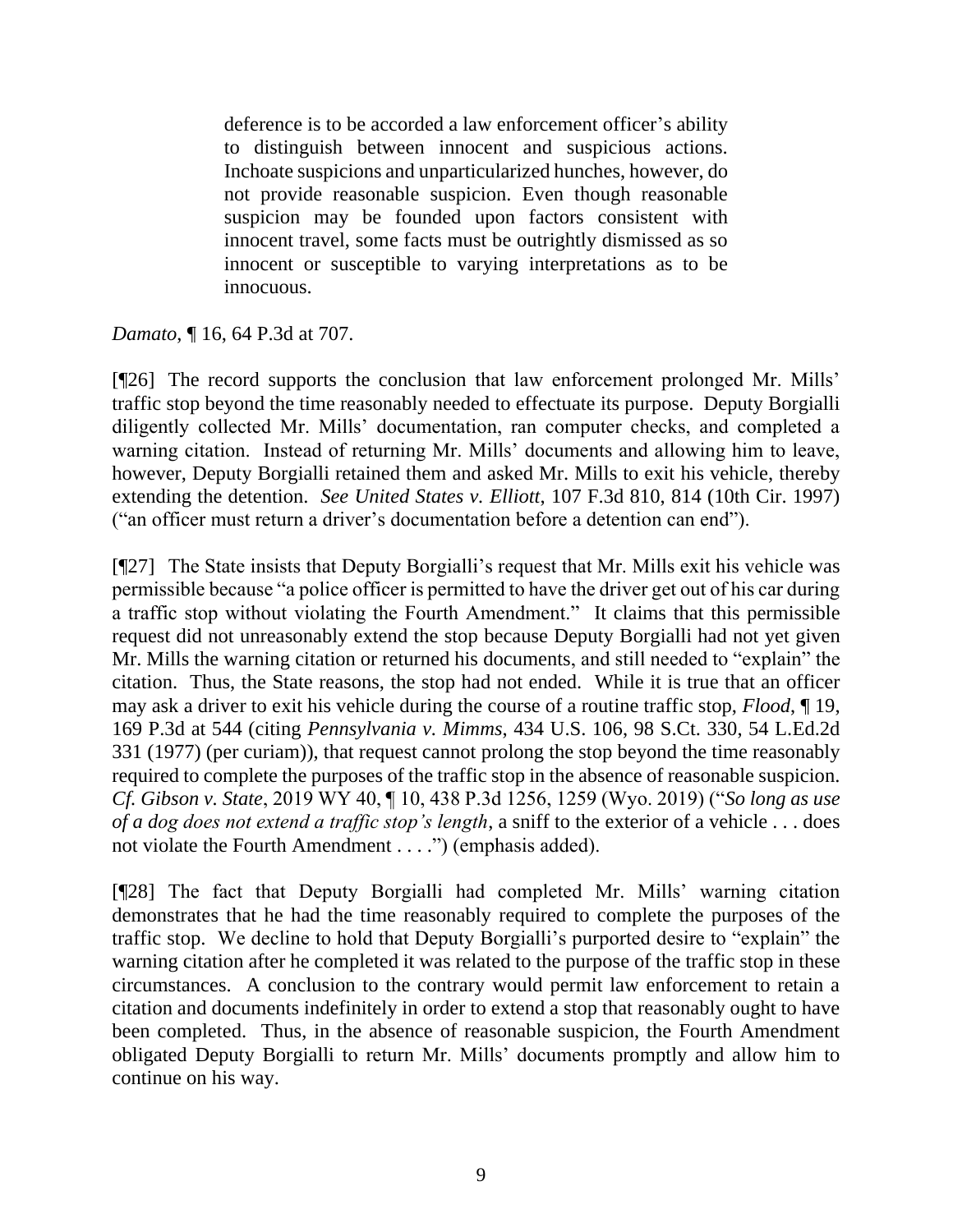[¶29] We therefore cannot conclude that reasonable suspicion justified extension of the stop in this case. Because the motion to suppress did not address the existence of reasonable suspicion and because appellate counsel did not request a W.R.A.P. 21 hearing,<sup>8</sup>

<sup>8</sup> W.R.A.P. 21 provides:

(a) Following the docketing of a direct criminal appeal, the appellant may file, in the trial court, a motion claiming ineffective assistance of trial counsel. The motion may be used to seek a new trial or to seek plea withdrawal. The motion shall be filed prior to the filing of the appellant's initial appellate brief. Upon a showing of extraordinary circumstances, the appellate court may grant leave to file a motion after appellant has filed his brief, but in no event shall a motion be filed after the case has been taken under advisement by the appellate court. A copy of the motion shall be served upon all trial counsel and the appellate court. The motion shall contain nonspeculative allegations of facts which, if true, could support a determination that counsel's representation was deficient and prejudiced the appellant. Any claims of ineffectiveness not made in the motion shall not be considered by the trial court unless the trial court determines that the interests of justice or judicial efficiency require the consideration of issues not specifically indicated in the motion. A response may be filed within 15 days after the motion is served.

(b) Upon the filing of the motion, briefing in the appeal shall be stayed until further notice from the appellate court.

(c) The trial court may grant or deny the motion without a remand from the appellate court. The trial court shall determine the motion within 90 days after the motion is filed, unless the determination is continued by written order of the trial court, which continuation may not exceed 90 days from the expiration of the initial 90 day period, unless the appellate court orders a further extension. If the trial court enters such a continuation order, the trial court shall provide a copy of the order to the appellate court. In no event shall a motion filed under this rule be deemed denied. The trial court shall enter an order determining the motion.

(d) The order determining the motion shall include findings of fact and conclusions of law concerning the claimed deficient performance by counsel and the claimed prejudice suffered by appellant as a result. When disposition of a motion filed under this rule is made without a hearing, the order shall include a statement of the reason(s) for determination without hearing. The clerk of the trial court shall provide the clerk of the appellate court with a copy of the trial court's order disposing of the motion.

(e) If trial court denies the motion, appellant may file a notice of appeal to challenge the trial court's order denying the motion. When such an appeal is docketed in the appellate court, that appeal shall be consolidated with the initial direct appeal. If the appellant does not appeal from the trial court's order denying the motion, the clerk of the appellate court shall notify the parties of a new briefing schedule for the initial appeal.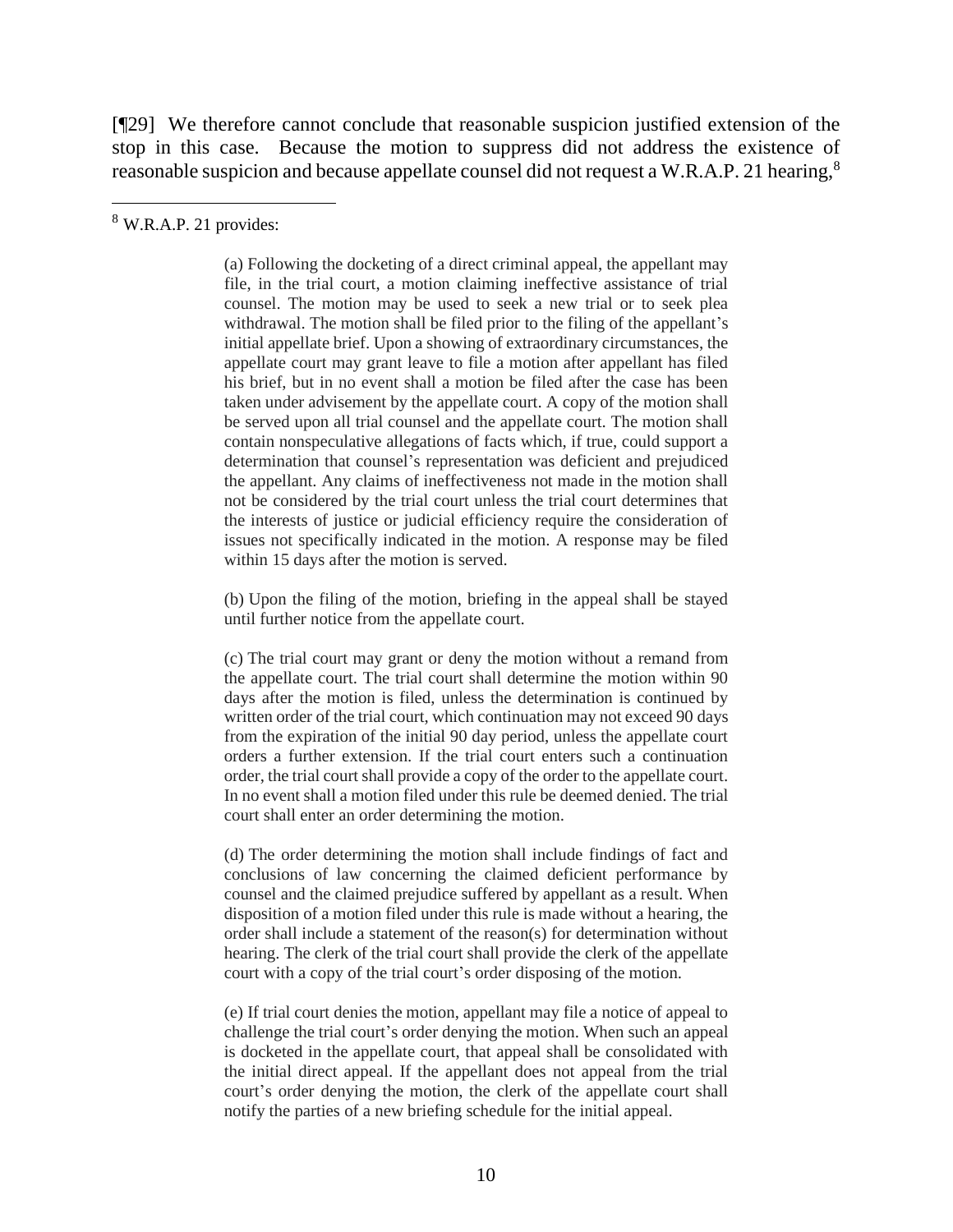we are in the undesirable position of gleaning the facts from an incomplete record. What we do know is that DCI alerted Deputy Borgialli to a possible drug transaction, that Mr. Mills responded to one of Deputy Borgialli's repeated questions in an elevated tone of voice, and that an officer observed Mr. Mills place what he believed to be a brown paper bag under his seat. Those limited facts do not amount to reasonable suspicion. *Cf. Brown*, ¶ 41, 439 P.3d at 737-38 (concluding an abrupt turn on a dead-end street, inconsistency between stated destination and travel route, and probation status for possession of marijuana did not amount to reasonable suspicion); *Damato*, ¶¶ 19-26, 64 P.3d at 708-10 (findings that defendant was unusually nervous; misstated city in which he rented his car; made inconsistent statements about travel plans; had luggage in the back seat instead of the trunk; and had many fast food wrappers suggesting a "hard run" did not amount to reasonable suspicion). Thus, we perceive "a clear possibility this particular search and seizure was illegal." *Dickeson*, 843 P.2d at 611. Given that clear possibility, the failure to file a motion raising the extension of the stop demonstrates deficient performance of trial counsel. *See id.* Further, because the evidence against Mr. Mills at trial consisted almost exclusively of evidence that would have been suppressed upon a successful motion, we conclude a reasonable probability exists that the verdict would have been more favorable to him absent that deficiency.

[¶30] We are mindful of several of our cases stating that, when a claim of ineffectiveness rests on counsel's failure to file a motion to suppress, "prejudice can be shown *only* by demonstrating that the motion would have been granted, thereby leaving the prosecution with little unsuppressed evidence to support a conviction." *Bittleston*, ¶ 31, 442 P.3d at 1295 (emphasis added) (quoting *Lemley v. State*, 2016 WY 65, ¶ 14, 375 P.3d 760, 764 (Wyo. 2016) (citing *Grissom v. State*, 2005 WY 132, ¶ 12, 121 P.3d 127, 132-33 (Wyo. 2005)); *see also Carter v. State*, 2010 WY 136, ¶ 12, 241 P.3d 476, 484 (Wyo. 2010) (quoting *Dettloff v. State*, 2007 WY 29, ¶ 19, 152 P.3d 376, 382-83 (Wyo. 2007)); *Siler v. State*, 2005 WY 73, ¶ 26 n.15, 115 P.3d 14, 27 n.15 (Wyo. 2005). Those cases derive the narrow proposition that an appellant can *only* demonstrate prejudice by showing that a motion to suppress *would have been granted* from *Page v. State*, 2003 WY 23, ¶ 8, 63 P.3d 904, 909 (Wyo. 2003), which relied on *Lancaster*, ¶ 58, 43 P.3d at 102, and *Dickeson*, 843 P.2d at 612, for that statement. While it is very often true that an appellant must show that a motion to suppress would have been granted to carry his burden of proving ineffective assistance, *Lancaster* and *Dickeson* do not impose such a rigid test as *Page* and its progeny suggest. Instead, those cases adhere to the more general, time-honored standard that an appellant must show "a reasonable probability that, but for counsel's errors, the outcome of the trial would have been different." *Lancaster*, ¶ 59, 43 P.3d at 102; *Dickeson*, 843 P.3d at 611-12.

[¶31] Our lack of a record in this case is similar to what occurred in *Dickeson*. In that case, the defendant's purse and diary were searched without a warrant and defense counsel failed to file a motion to suppress the evidence derived from those items. *Dickeson*, 843 P.2d at 611. We found a clear possibility that had a proper motion been filed, the motion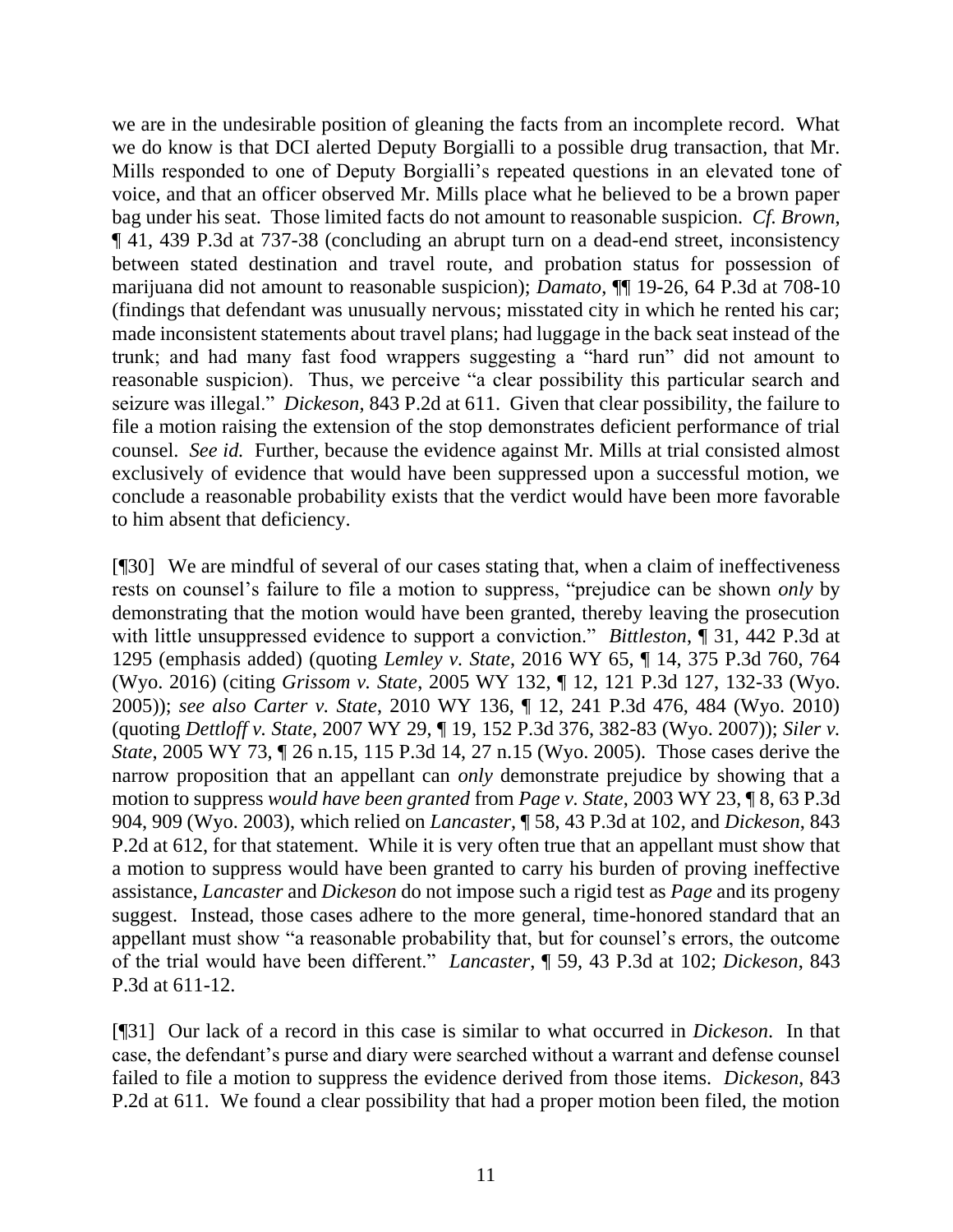may have been successful. We concluded, however, that the record was insufficient to make a final determination on the question. *Id*.

> A review of the enumerated exceptions demonstrates a clear possibility this particular search and seizure was illegal. Dickeson was not under arrest at the time the diary was seized, and she did not consent to the search of her purse and the seizure of the diary. A strong argument was available that an illegal search and seizure occurred under either the Wyoming or United States Constitutions. That argument would encompass the proposition that the search and seizure was not made pursuant to a warrant and does not fit within any of the recognized exceptions. We cannot decide at this time that the search and seizure was illegal. Since it was not challenged by trial counsel in the trial court, we are satisfied the State is entitled to an opportunity to develop a record and demonstrate, if it can, that the search of the person and the seizure of Dickeson's diary was permissible. . . . We do conclude, however, the failure to file a motion and raise the issue demonstrates deficient performance of trial counsel

*Dickeson*, 843 P.2d at 611.

[¶32] Under the circumstances reflected in this record, we find that Mr. Mills has shown a reasonable probability that, but for counsel's failure to challenge the duration of the stop and the actions of law enforcement officers in forcing him out of the vehicle to "explain" a warning, the outcome of the trial would have been different. This showing is sufficient to establish ineffectiveness, and it is not disputed that there would have been prejudice, because the State could not have proved its case if the drugs, paraphernalia, packaging material, and cash had been suppressed.

[¶33] However, as in *Dickeson*, it may be that the State could have shown that the duration of the stop was reasonable based on evidence that was not presented below if it had been confronted with a motion to suppress based on the duration of the stop, and we will therefore reverse and remand for further proceedings consistent with this opinion.<sup>9</sup>

<sup>9</sup> As already noted, Mr. Mills' counsel did not create a record through a W.R.A.P. 21 hearing. We do not mean to suggest that a defendant must support his ineffectiveness claim by rebutting every conceivable ground on which the State might defend its search, or that a Rule 21 hearing will always be necessary. However, the ability to flesh the record out when there has been no challenge below is the beauty of a Rule 21 hearing in this type of situation. The defendant makes his new suppression argument, and the State then has an opportunity to respond with evidence supporting the reasonableness of its search, if it has such evidence. The State is not trapped because there was no suppression motion and it had no reason to justify the search at trial, the defendant and the district court are not forced to guess the State's position, and we